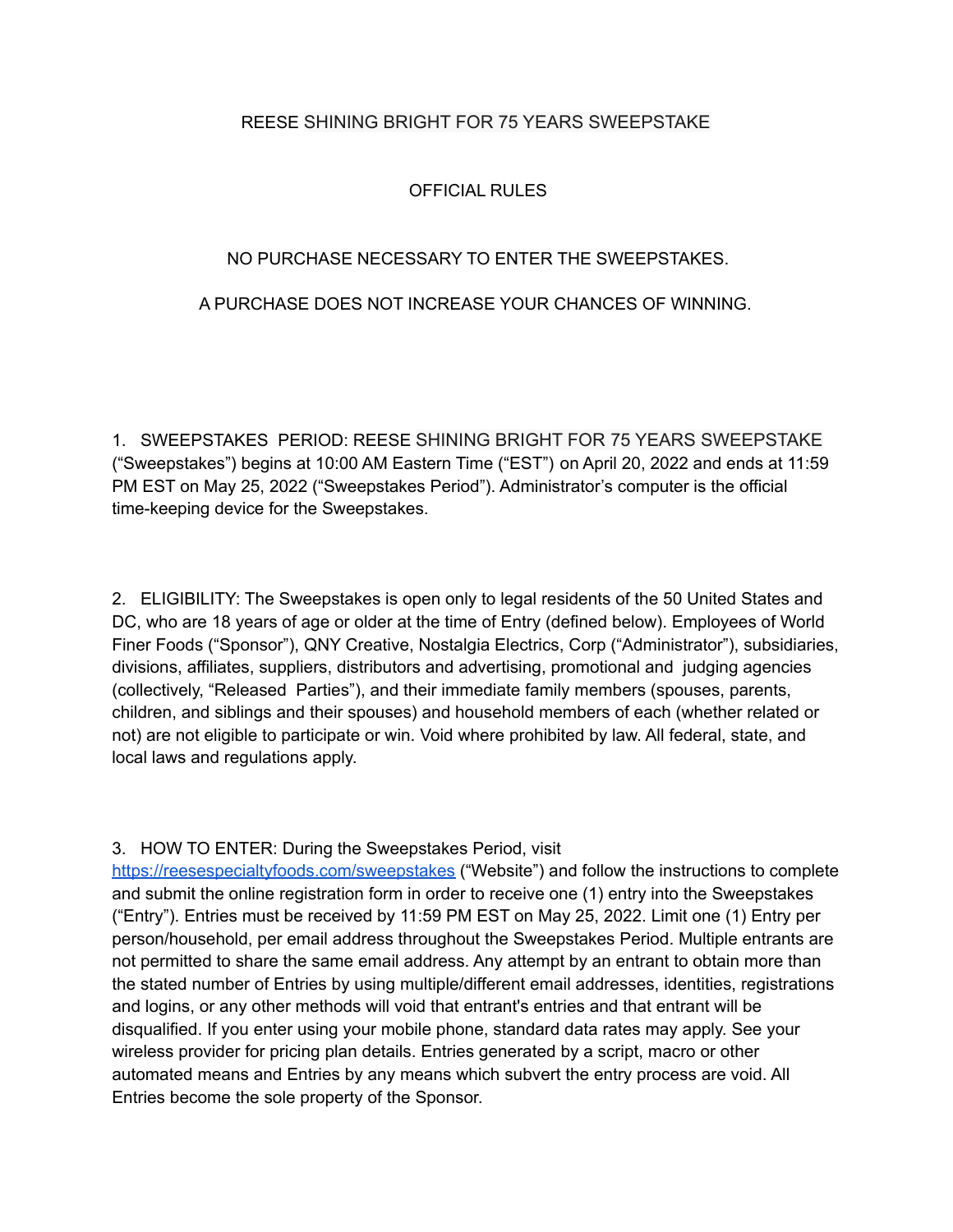4. RANDOM DRAWING: Winners will be selected in a random drawing on or about May 27, 2022, from among all eligible Entries received. Random drawing will be conducted by the Administrator whose decisions are final on all matters relating to the Sweepstakes. Odds of winning will depend upon the number of eligible Entries received.

5. WINNER NOTIFICATION: The Prize winners will be required to confirm his/her mailing address/eligibility via email within twenty four (24) hours of notification attempt or the prize may be forfeited and an alternate winner may be contacted without further notice. Return of prize notification as undeliverable or if notification is not returned in a timely manner, it may result in disqualification and alternate selection.

6. PRIZES: GRAND PRIZE (1 WINNER): Prize package including (1) a Nostalgia Electrics Retro 3-in-1 Family Size Breakfast Station, (2) a Nostalgia Electrics Retro Red 800-Watt Countertop Microwave Oven, and (3) a range of Reese products: Marinated Artichoke Hearts, Capers, Horseradish, Hearts of Palm, Maraschino Cherries, Quartered Artichoke Hearts, and Chopped Artichoke Hearts. The total approximate retail value (ARV) of the Grand Prize is \$410.

In no event will more than the stated number of prizes listed in these Official Rules be awarded. The ARV of prizes listed are subject to price fluctuations in the consumer marketplace based on, among other things, any gap in time between the date the ARV is estimated for purposes of these Official Rules, and the date the prizes are awarded. If the actual purchase price of prize is less than the ARV stated herein, the prize winners will NOT be entitled to a check, cash or other form of payment for the price difference. All federal, state and local taxes are the sole responsibility of each winner. Prizes are non-transferable and no substitutions are permitted, except by Sponsor, who reserves the right, in its sole discretion, to substitute a prize (or portion of prize) of equal or greater value, if prize, or portion of prize, becomes unavailable. Prizes are awarded "as is" with no warranty or guarantee, either expressed or implied by Sponsor. No cash redemption of prizes, except at Sponsor's sole discretion. Limit one (1) prize per person.

7. GENERAL RULES: If an entrant submits more than the stated number of entries permitted, and/or if the Sponsor suspects that an entrant attempted to obtain additional entries by using multiple email addresses, registrations, identities or any other method, all Entries submitted by the entrant may be declared null and void. Entrants/winners agree to release, discharge and hold harmless the Released Parties from and against any and all liability (including damages caused or claimed to be caused) arising out of participation and/or acceptance/use of prize, and agree to be bound by these official rules and the judges' decisions, which are final. Acceptance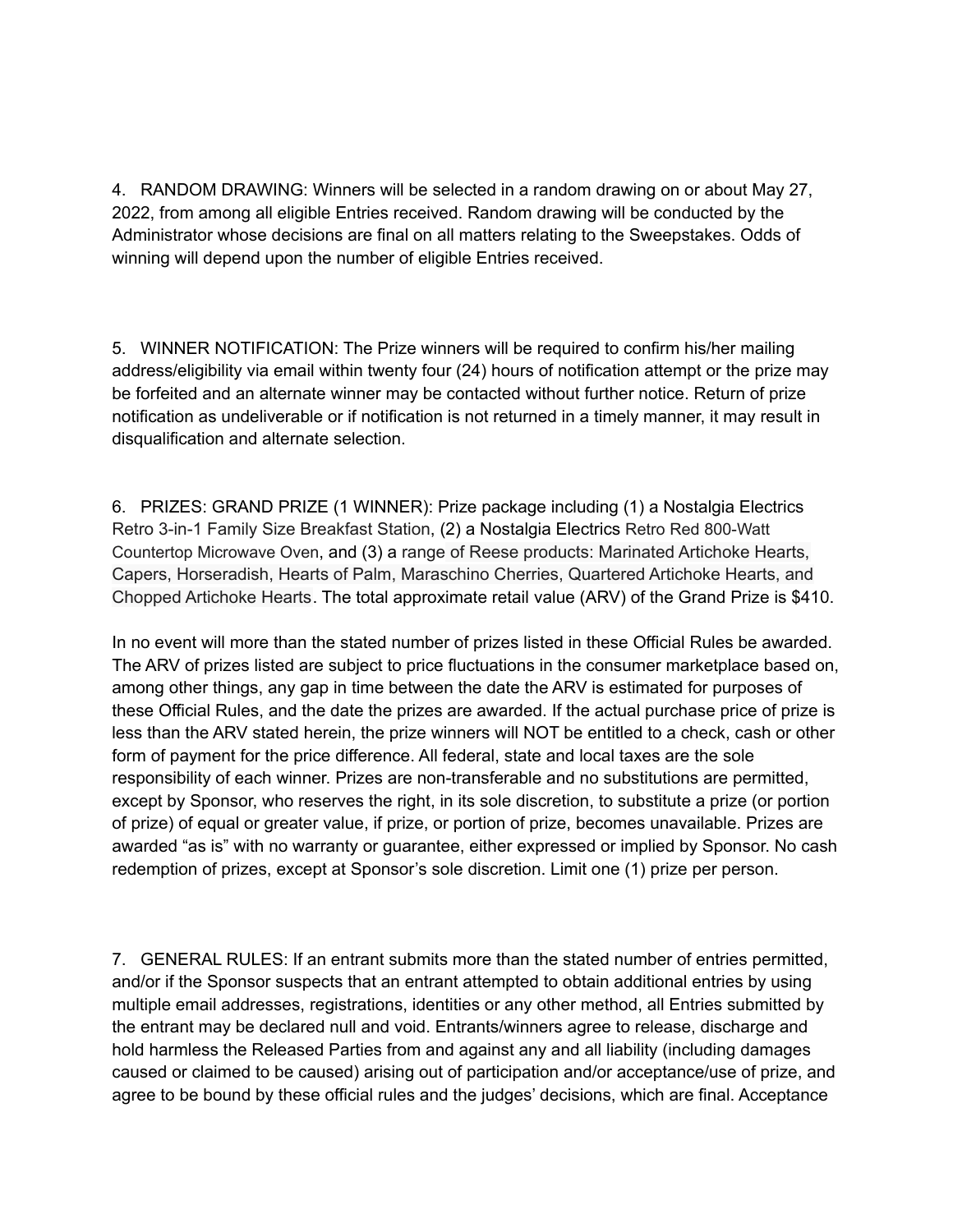of prize constitutes permission for the Sponsor and its agencies to use winners' names and/or likenesses for purposes of advertising and trade without further compensation, including a winners list, unless prohibited by law. In the event there is a discrepancy or inconsistency between disclosures or other statements contained in any Sweepstakes materials and the terms and conditions of the Official Rules, the Official Rules shall prevail, govern and control. All material submitted becomes the sole property of Sponsor and will not be returned. Sponsor is not responsible for any typographical or other error in the printing of the Sweepstakes materials, administration of the Sweepstakes or in the announcement of the prize. NOTICE: ANY ATTEMPT BY AN INDIVIDUAL TO DELIBERATELY DAMAGE ANY WEB SITE OR UNDERMINE THE LEGITIMATE OPERATION OF THIS SWEEPSTAKES IS A VIOLATION OF CRIMINAL AND CIVIL LAWS, AND SHOULD SUCH AN ATTEMPT BE MADE, SPONSOR RESERVES THE RIGHT TO SEEK DAMAGES FROM ANY SUCH INDIVIDUAL TO THE FULLEST EXTENT PERMITTED BY LAW. Not responsible for faulty, incorrect, undeliverable or mistranscribed phone/email transmissions, incorrect announcements of any kind, technical hardware or software failures of any kind, including any injury or damage to any person's computer related to or resulting from participating in or experiencing any materials in connection with the Sweepstakes, lost or unavailable network connections, or failed, incomplete, garbled or delayed computer transmissions that may limit a user's ability to participate in the Sweepstakes. Sponsor assumes no responsibility for undeliverable emails resulting from any form of active or passive email filtering by a user's Internet service provider and/or email client or for insufficient space in user's email account to receive email. Sponsor reserves the right to cancel or modify the Sweepstakes if fraud, misconduct or technical failures destroy the integrity of the Sweepstakes; or if a computer virus, bug, or other technical problem corrupts the administration or security of the Sweepstakes as determined by Sponsor/Administrator, in their sole discretion. In the event of termination, a notice will be posted online and the drawing will be conducted from among all eligible Entries received prior to termination. In the event a dispute arises between the entrant and the authorized email account holder regarding a specific individual entitled to receive prize, Entry will be declared made by the "authorized email account holder" who must meet all eligibility requirements. "Authorized email account holder" is defined as the natural person who is assigned to an email address by an Internet access provider, online service provider or other organization (e.g., business, educational institution, etc.) that is responsible for assigning email addresses for the domain associated with the submitted email address. Entrant may be requested to provide Sponsor with proof that the entrant is the authorized email account holder of the email address associated with the account/submission. Any damage made to the Website by an entrant will be the responsibility of the entrant and/or the authorized email account holder of the email address submitted at the time of Entry. Proof of submitting Entries will not be deemed to be proof of receipt by Sponsor. Any Entries which are suspected of being fraudulent (including those using robotic, automatic, programmed or similar methods of participation) will be disqualified, based on determinations made solely by Sponsor/Administrator. Sponsor reserves the right to prohibit the participation of an individual if fraud or tampering is suspected or if the individual fails to comply with any requirement of participation as stated herein or with any provision in these Official Rules. This promotion is in no way sponsored, administered, or associated with Instagram/Facebook.